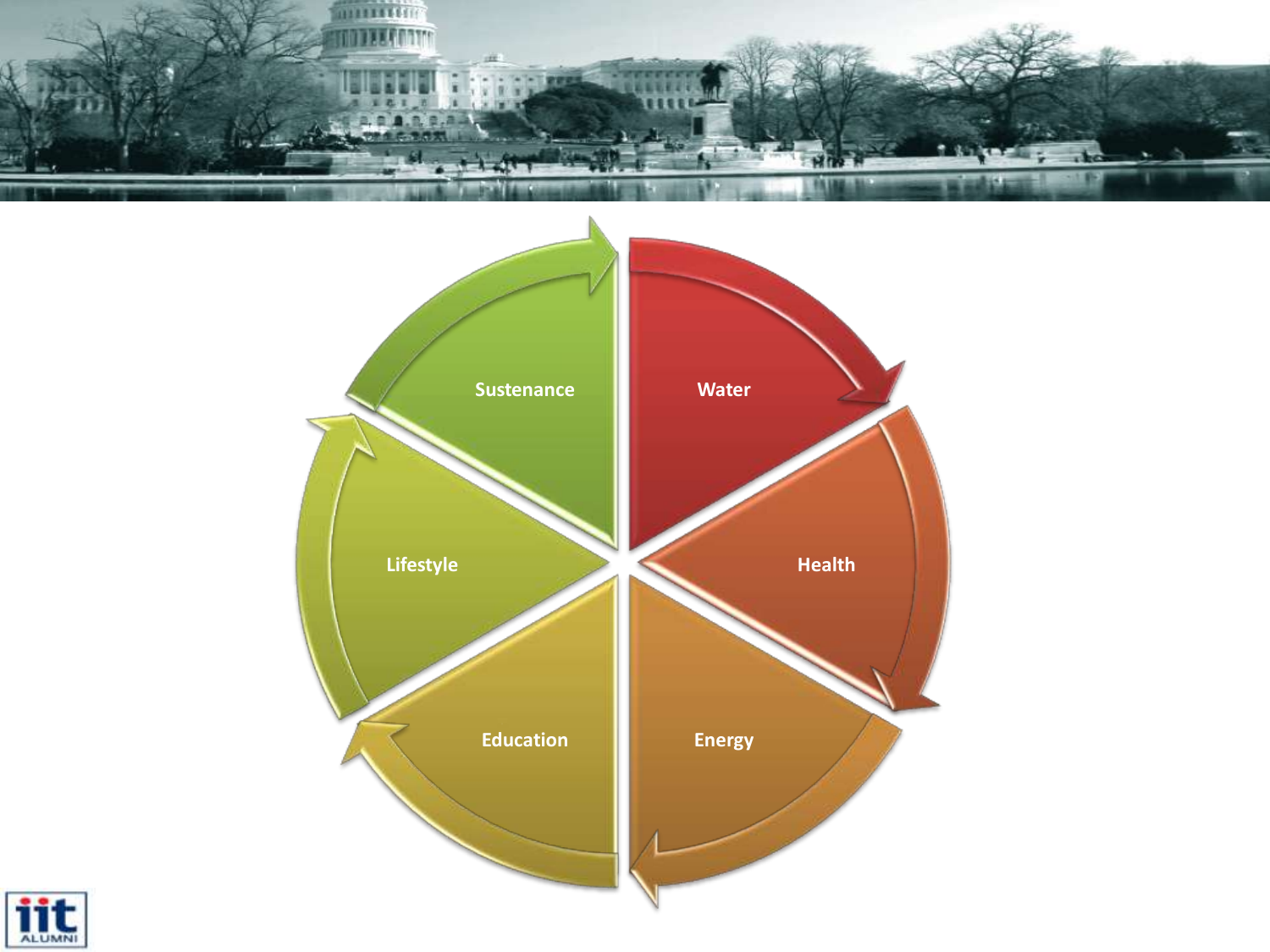

## WHEELS Initiative

### Capital IIT Alumni Association

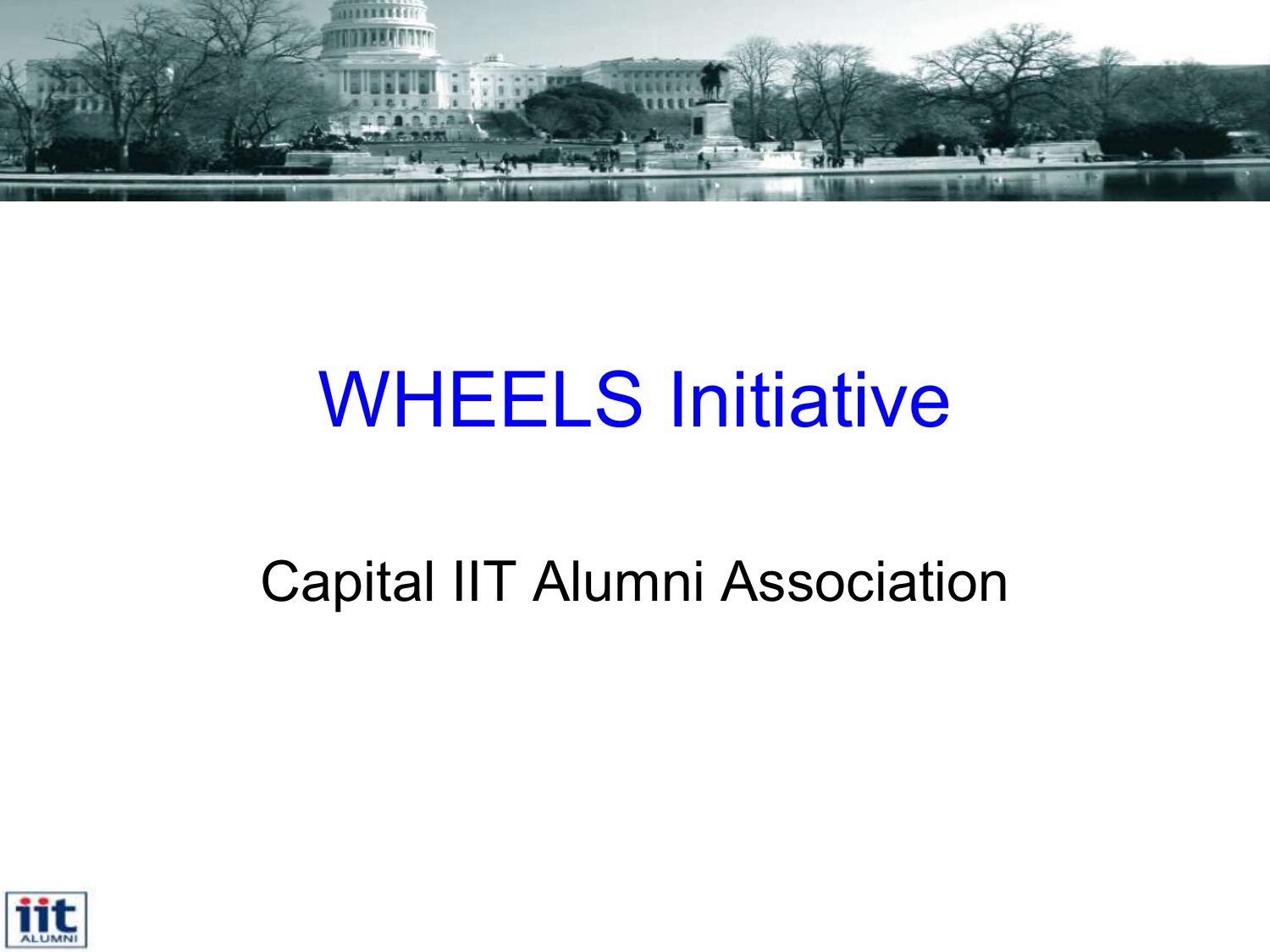## Capital IIT Alumni Association

## **Objectives**

- Branding
- Advocacy
- Alumni Services
- Giving Back

## **Assets**

- Our brand is at its strongest!
- Our thought leadership is just unfurling!
- Our connections with top US administration is growing!
- Our friends/connections in India is at a very high level!

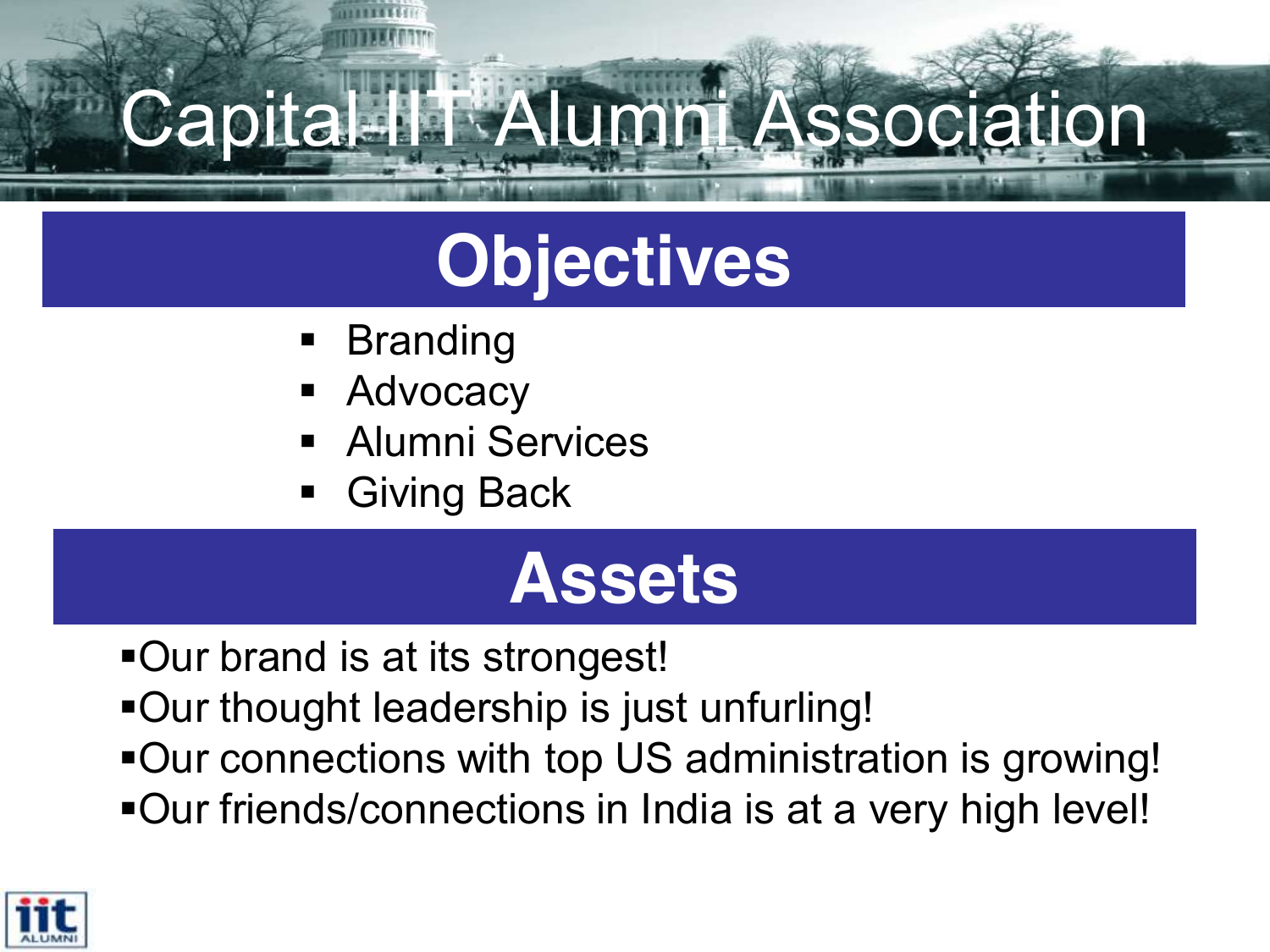# **CIIVITIES**

oOutreach, engage Alumni oProject Management oWeb portal maintenance oSponsorship Program oFund Raising Campaign oNewsletter & Content oAlumni Database update oAcademia oTreasury oProgram Development oHappy Hour oFamily Program

oEvent Execution, Logistics Venue, Menu, oKnowledge Center oConnection with High Networth Professionals oGuest Lecture Series oLinkedIn connection oFIRST oiitmentor.org oWHEELS Infastructure oConstant Contact oCreate database of Experts in each track of WHEELS

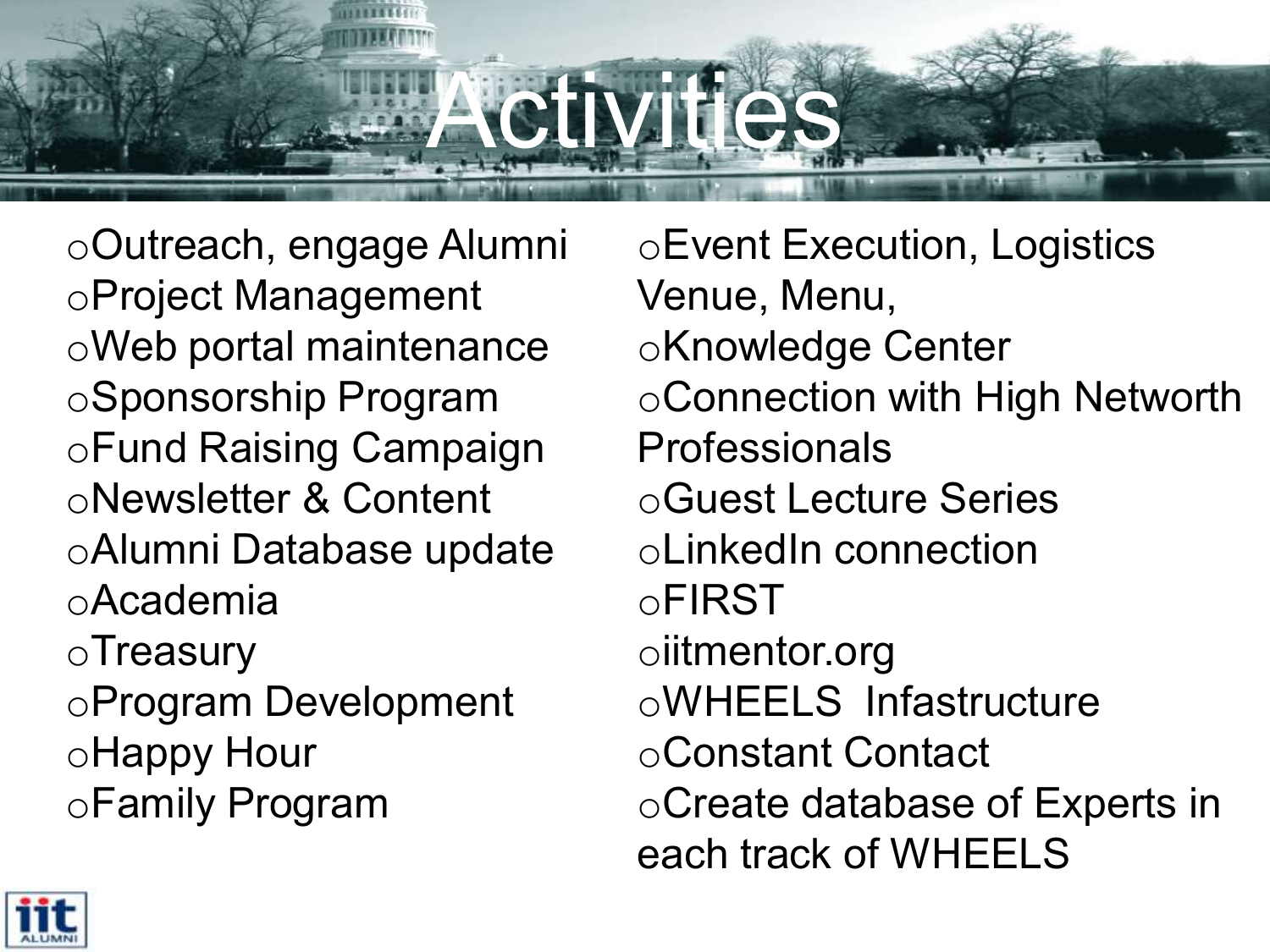

#### **WHEELS**

#### **Component Tracks**



**ALUMNI**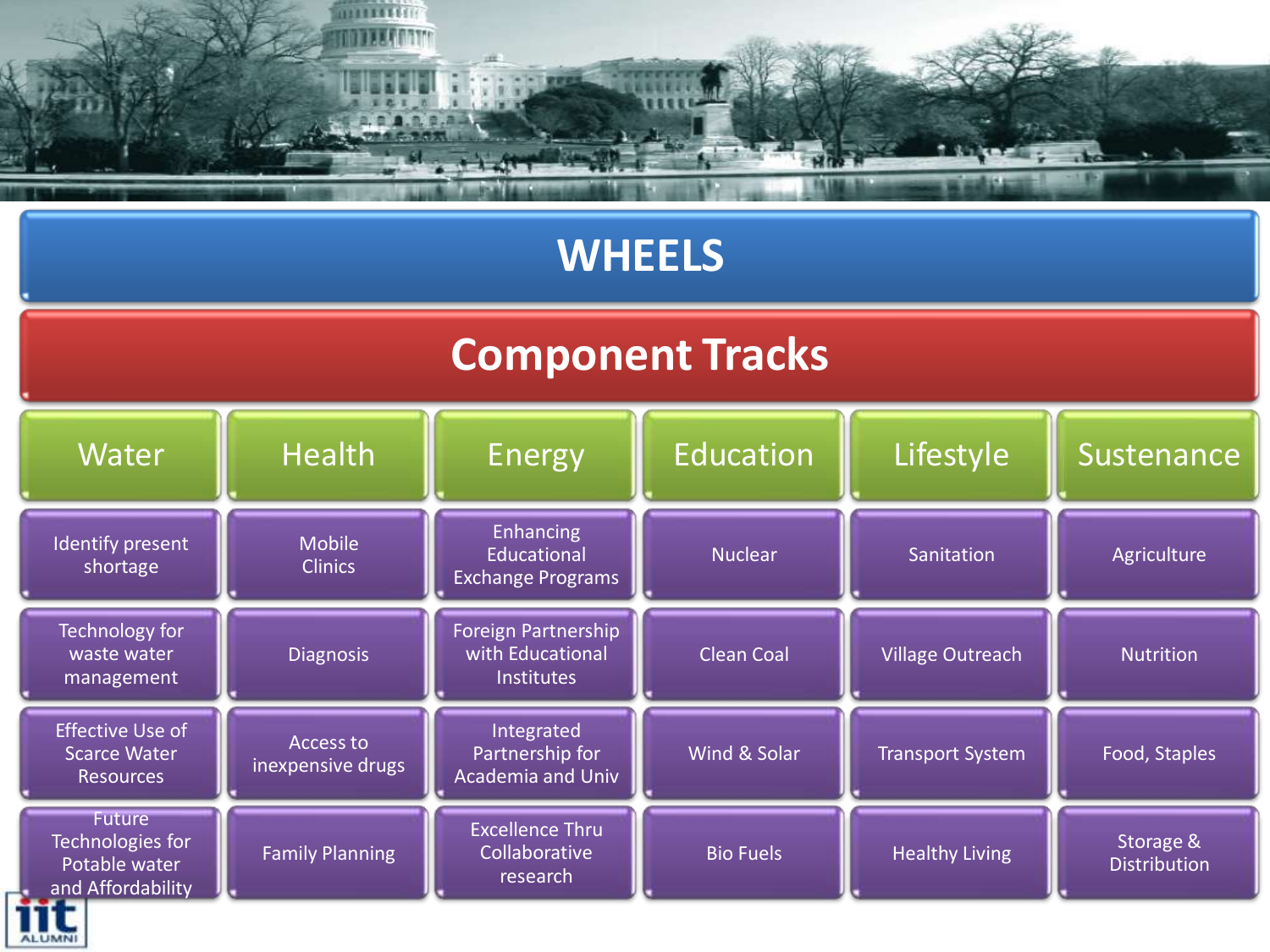

## **Water**

- 1. Small devices for rural potable water production - Swedish company in discussion
- 2. Cost effective non potable water recovery mobile plants- technology available for parties interested in production and marketing of plants anywhere in the world.
- 3. Research on technologies and suppliers of waste water treatment equipment and materials in progress.

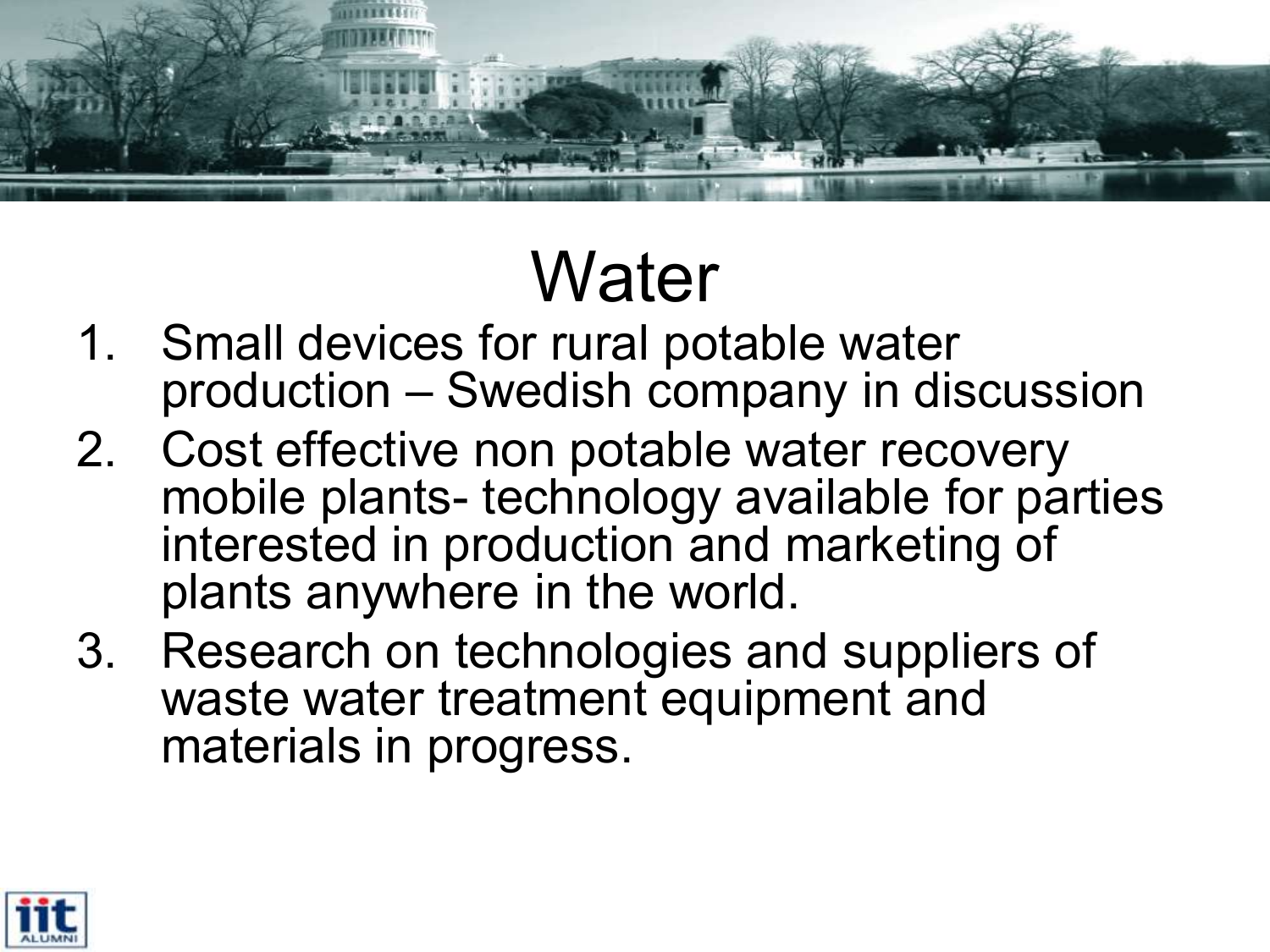## **WHEELS Energy Value Proposition**

 $(DRAFT)$  – "WHEELS serves as a forum for thought leadership collaboration, and brings together innovators, investors and entrepreneurs in select sectors and regions."

Provides:

- a public access platform and an "Ideas Foundry" but avoids "proprietary information" to limit liability
- access at several entry points
- $-$  outreach to multiple sources of funding (e.g. government, private ventures, and charitable foundations)

Promotes:

- $-$  opportunities to maximize participation by the alumni
- $-$  in conjunction with the PANIIT for much greater global reach

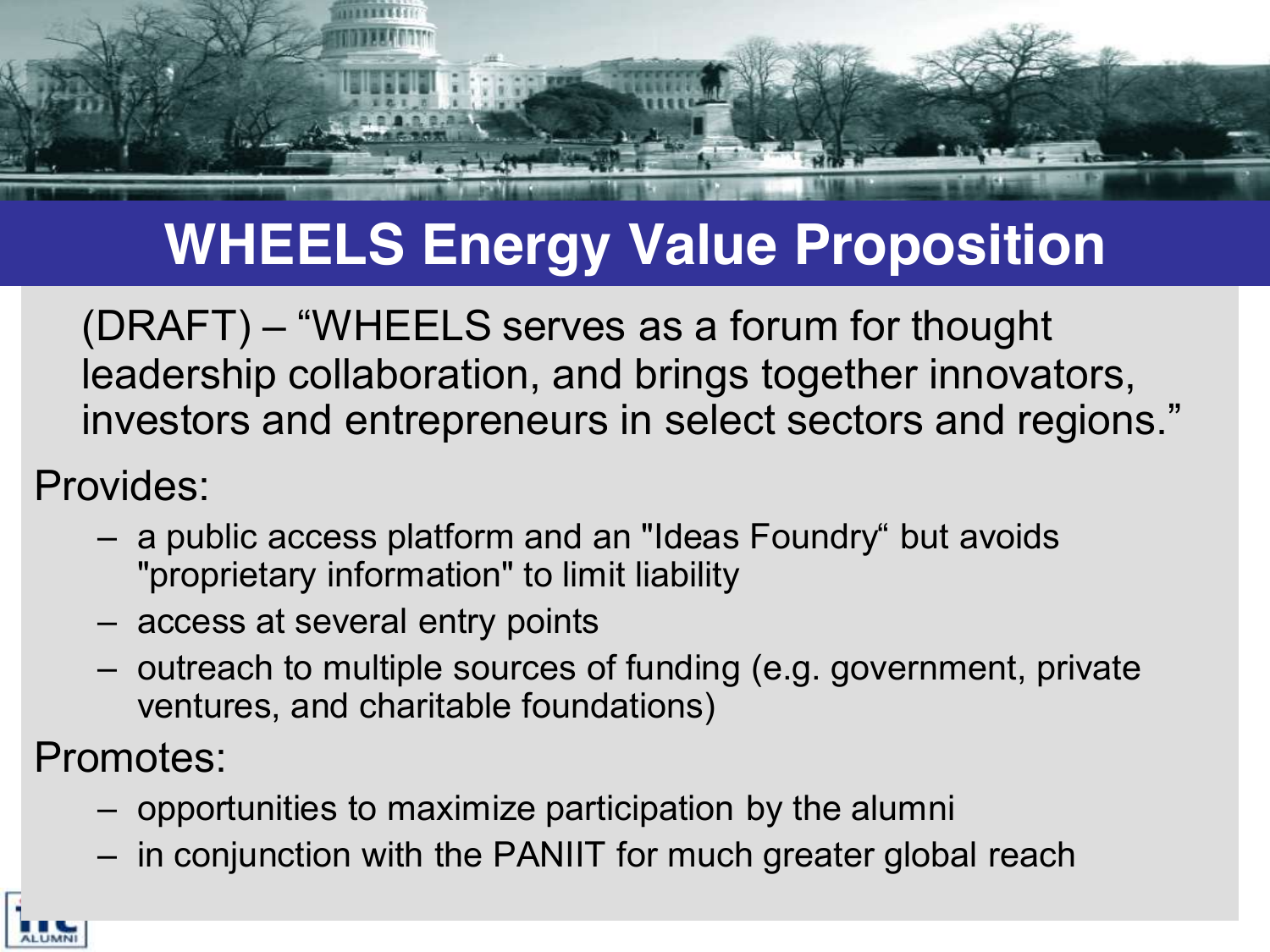## **WHEELS Energy Expectations/Metrics**

Near term (12 months)

- Outreach # significant forum's and # leaders and members recruited
- Ideas # screened preliminary ideas and # independent contributors

Mid term (24-36 months)

- Association # innovator/entrepreneur & investor connections
- Investor interest \$s by a survey potential interest in ideas on forum
- Social goals orientation % increase in # non-profit benefits ideas

Long term (48-60 months)

- Ventures # entrepreneurships spawned
- Entrepreneurial success \$s cumulative sales revenue
- Social goals # jobs created, tons GHG mitigated, # teachers trained